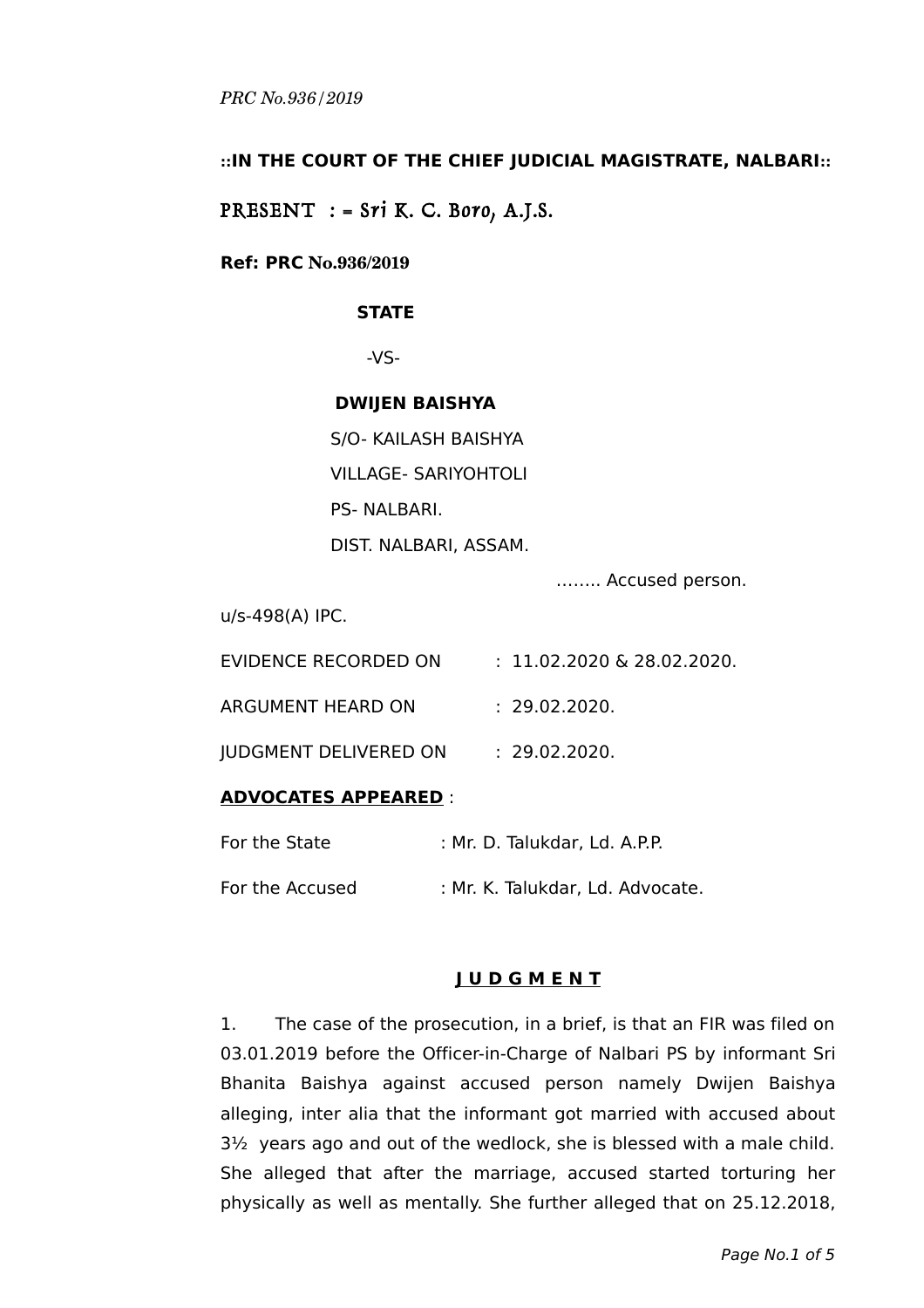at about 12.00 pm, at noon, accused assaulted her also damaged her stridhan articles and thereafter, drove her along with her child out of her matrimonial house. Hence, the case.

2. On receiving the case, the O.C of Nalbari PS registered Nalbari P.S. Case No.06/2019 u/s-498(A) IPC and started investigation. On completion of investigation the I.O laid charge-sheet against the accused person namely Dwijen Baishya u/s-498(A) IPC vide CS No.12/2019 dated 31.01.2019.

3. In pursuance of the process issued, the accused person appeared before the court and on his appearance the copies of the case as per the mandate of law u/s-207 Cr.P.C. were furnished to the accused person. Thereupon prima facie case was found against the accused person u/s-498(A) I.P.C and the charge of the offences u/s-498(A) I.P.C. was framed, read over and explained to the accused and he was asked whether he would plead guilty of the offences charged or claimed to be tried. He had pleaded not guilty and claimed to be tried.

4. During the trial, the prosecution side examined two (two) witnesses. 313 Cr.P.C statement of accused person was dispensed with. The defence side declined to adduce any evidence.

5. I have heard the argument of both the sides.

# **POINT FOR DETERMINATION**

• Whether the accused person namely Dwijen Baishya being the husband of the informant-cum-victim namely Bhanita Baishya on or before 25.12.2018, at village Sariyohtoli under Nalbari PS subjected the informant -cum- victim to cruelty which was of such a nature as to cause grave injury to her life or limb and coerced her to meet unlawful demand and thereby committed an offence punishable u/s 498(A) I.P.C.?

# **DECISION AND REASONS THEREOF:-**

6. PW-1 is Bhanita Baishya, informant. She deposed that she got married with the accused about four years ago. Out of the wedlock, she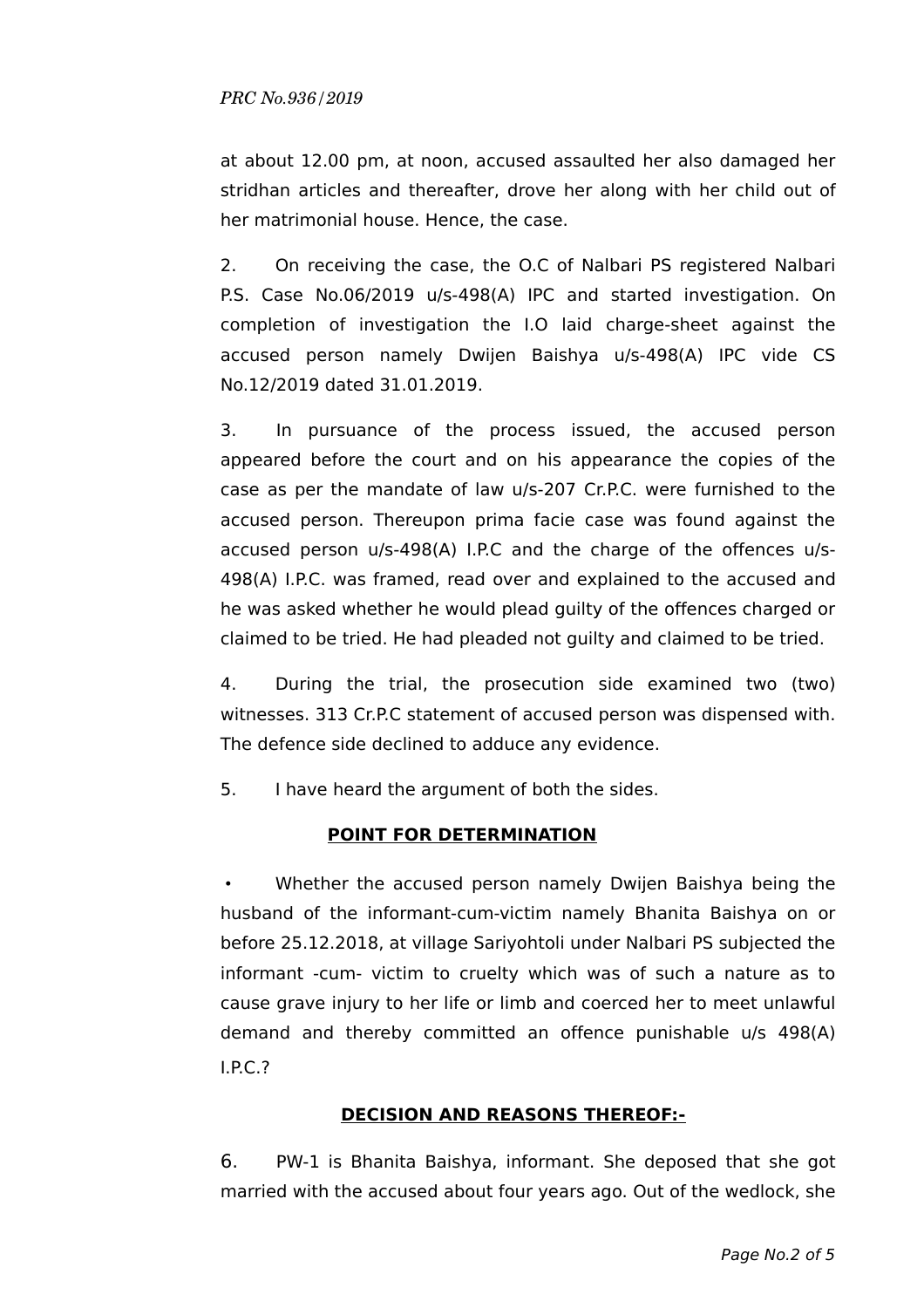is blessed with a male child. On 25.12.2018, she had an anomaly with the accused due to a domestic reason and she came to her parental house. Later on, she filed the FIR. Ext.1 is the FIR and Ext.1(1) is her signature. Now, she is staying with her husband. She has no objection if the accused is acquitted.

7. During cross-examination, this witness deposed that presently, she is staying with her husband. She filed the FIR out of misunderstanding.

8. PW.2 is Thunu Baishya. She deposed that she knew both the sides. The informant filed the FIR against the accused after a family dispute.

9. During cross-examination, she stated that the informant filed the FIR out of misunderstanding. The matter has been compromised between both the sides.

10. These are the materials on record.

11. I have carefully perused the evidence on record. Now the provisions of Sec. 498(A) I.P.C. read as under :

498(A) IPC: Husband or relative of husband of a woman subjecting her to cruelty; Whoever being the husband or relative of the husband of a woman subjects such woman to cruelty shall be punished with imprisonment for a term which may extend to three years and shall also be liable to fine. Explanation for the purpose of this section "cruelty" means-

(a) Any willful conduct which is of such a nature as is likely to drive the women to commit suicide or to cause grave injury or danger to life, limb or health (whether mental or physical) of the woman; or

(b) Harassment of the woman where such harassment is with a view to coerce her or any person related to her to meet any unlawful demand for any property or valuable security or is on account of failure by her or any person related to her to meet such demand.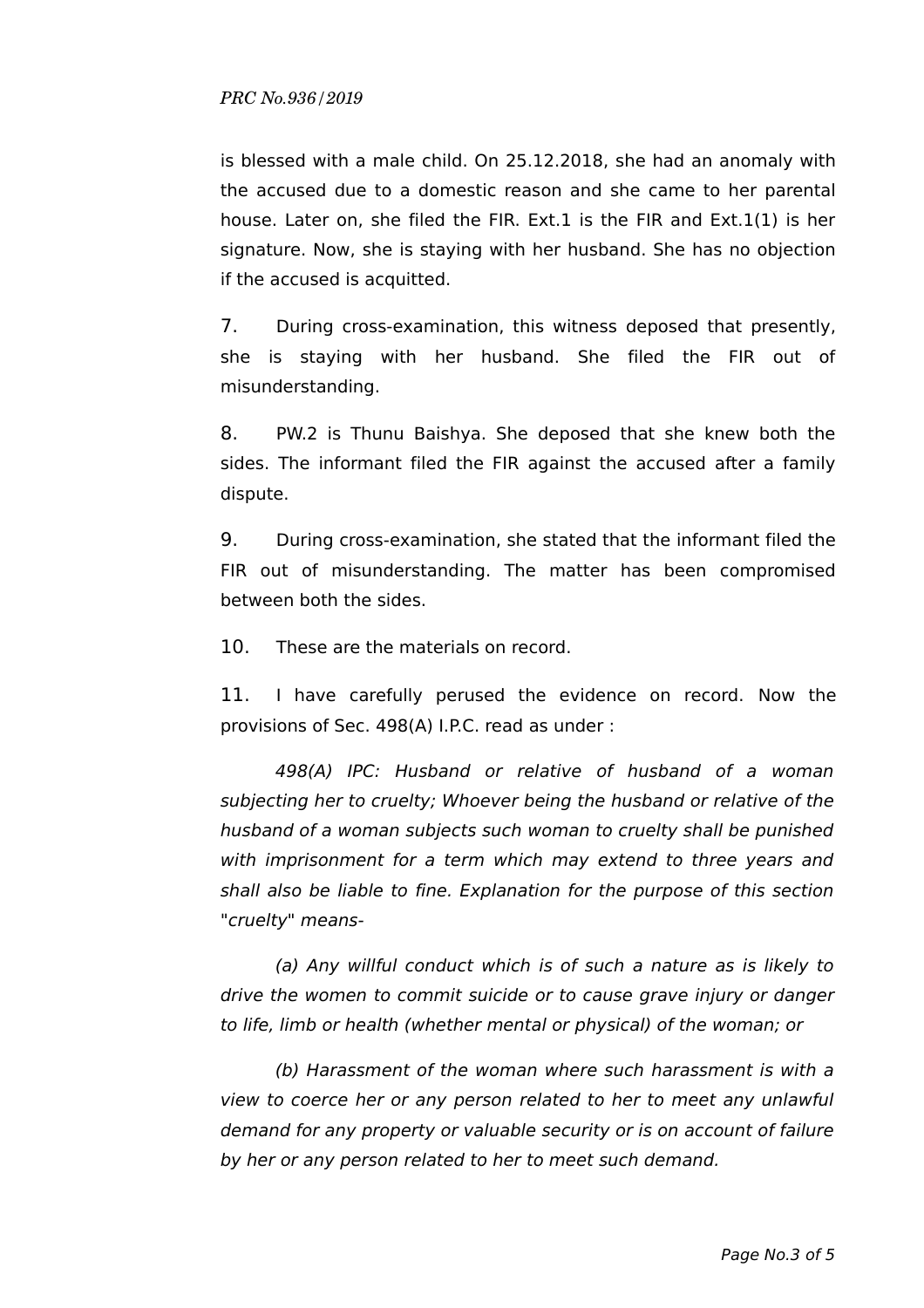12. Now, let us see whether the prosecution has been able to bring home the guilt of the accused person beyond all reasonable doubt. Let us appreciate the evidence on record. PW.1 who is the informant of the case stated that there was some anomaly between her and the accused. But, now the matter has been settled down and she has no objection if the accused is acquitted. PW.1 i.e. informant categorically deposed that the FIR has been filed out of misunderstanding. PW.2 fully corroborated the evidence of the informant.

13. In the totality of evidence on record and assessment thereof; this court landed in a decision that the prosecution has failed to prove the case beyond all reasonable doubt against the accused person namely Dwijen Baishya. Therefore, this court holds the accused person namely Dwijen Baishya not guilty of the offences under section 498(A) IPC and he is acquitted of the offences u/s-498(A) IPC and set at liberty forthwith.

14. Bail bond furnished by accused will remain in force till expiry of the appellate period.

15. Judgment is written in separate sheets and delivered in open court.

Given under my hand and seal of this court on this the  $29<sup>th</sup>$  day of February, 2020.

## **(Sri. K. C. Boro)**

#### **Chief Judicial Magistrate Nalbari.**

Dictated and corrected by me

# **(Sri. K. C. Boro) Chief Judicial Magistrate Nalbari**

Jitul